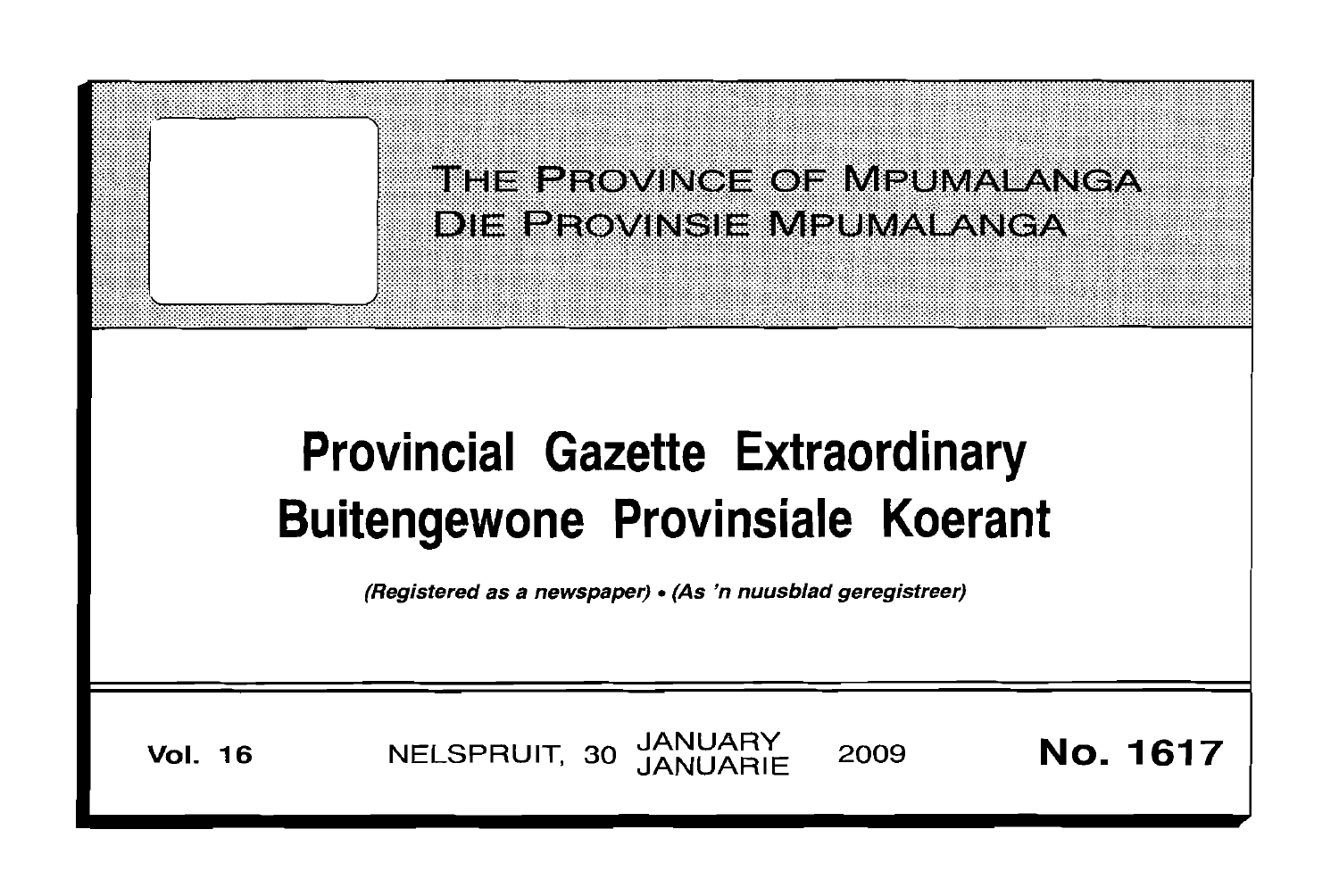the contract of the contract of the

# **CONTENTS ·INHOUD**

| No. |                       | Page<br>No. | Gazette<br>No. |
|-----|-----------------------|-------------|----------------|
|     | <b>GENERAL NOTICE</b> |             |                |
| 30  |                       |             | 1617           |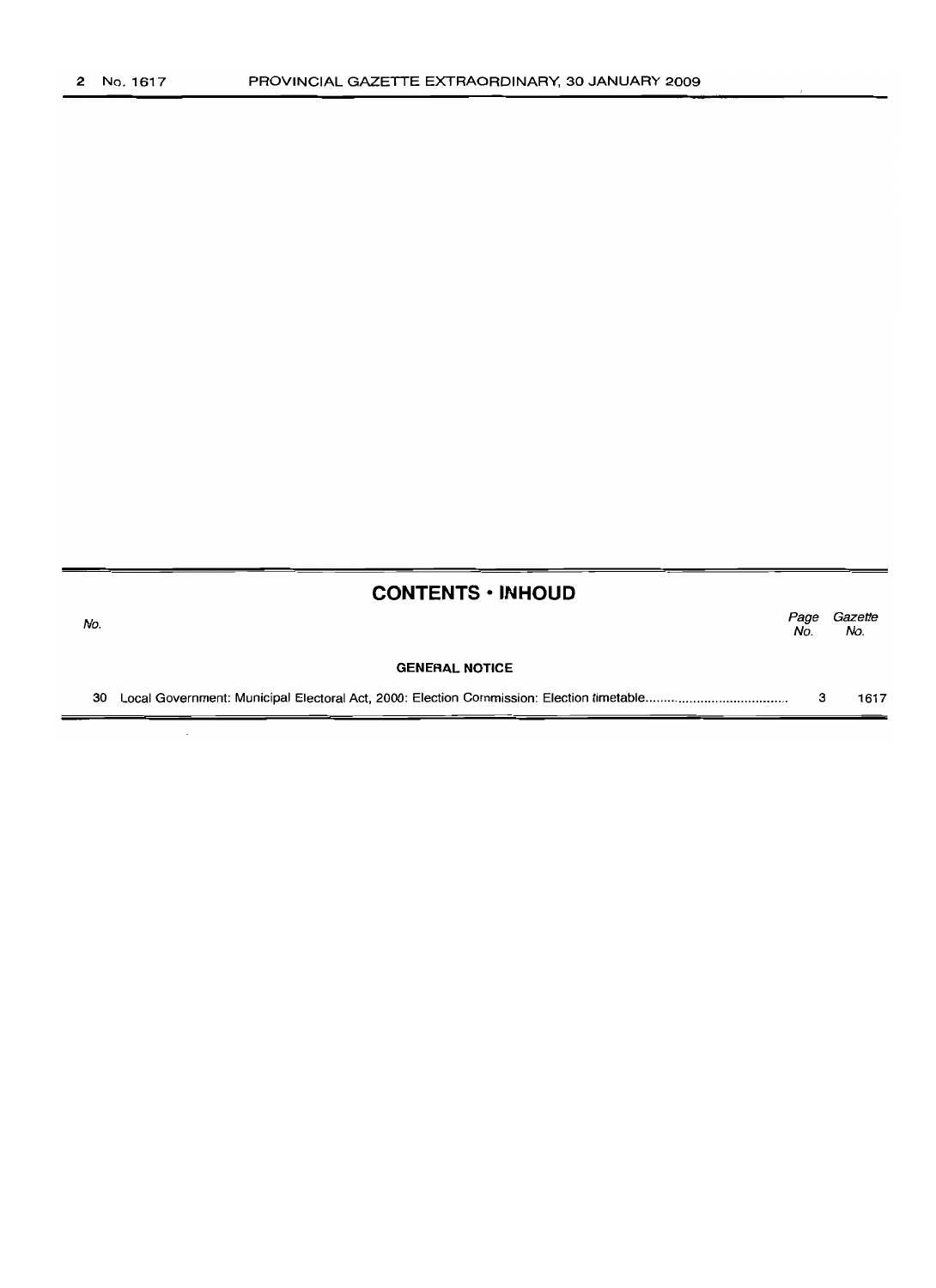# GENERAL NOTICE

# NOTICE 30 OF 2009

# ELECTORAL COMMISSION

# ELECTION TIMETABLE

The Electoral Commission hereby gives notice that it has in terms of section 11 of the Local Government: Municipal Electoral Act, 2000, compiled the election timetable set out below to apply to the municipal by-elections to be held on 4 March 2009 in respect of Ward 4 of the Steve Tshwete [MP313] Municipality as proclaimed by Provincial Notice number 19 of 2009 as published in the Provincial Gazette No. 1614 of the Mpumalanga Province, dated 26 January 2009. A reference to "section" in this election timetable is a reference to that section in the Local Government: Municipal Electoral Act, 2000 (Act No. 27 of 2000).

## Cut-off time for act to be performed

1 An act required in terms of this Act to be performed by not later than a date in the election timetable must be performed before 17:00 on that date, unless otherwise specified.

#### Certification of the voters' roll

2 By 30 January 2009 the chief electoral officer must certify the segments of the voters' roll for the voting districts to be used in the by-elections in terms of section 6(2)(a).

#### Notice that lists of addresses of voting stations are available for inspection

3 By 30 January 2009 the chief electoral officer must give notice that copies of a list of voting stations and their addresses will be available for inspection at the office of the Commission's local representative in terms of section 19(5).

## Notice of route of mobile voting stations

4 If the Commission decides to use mobile voting stations in the byelections, the Commission must by 30 January 2009 give notice of the route, including the locations and estimated times of stopping of each mobile voting station in terms of section 22(1).